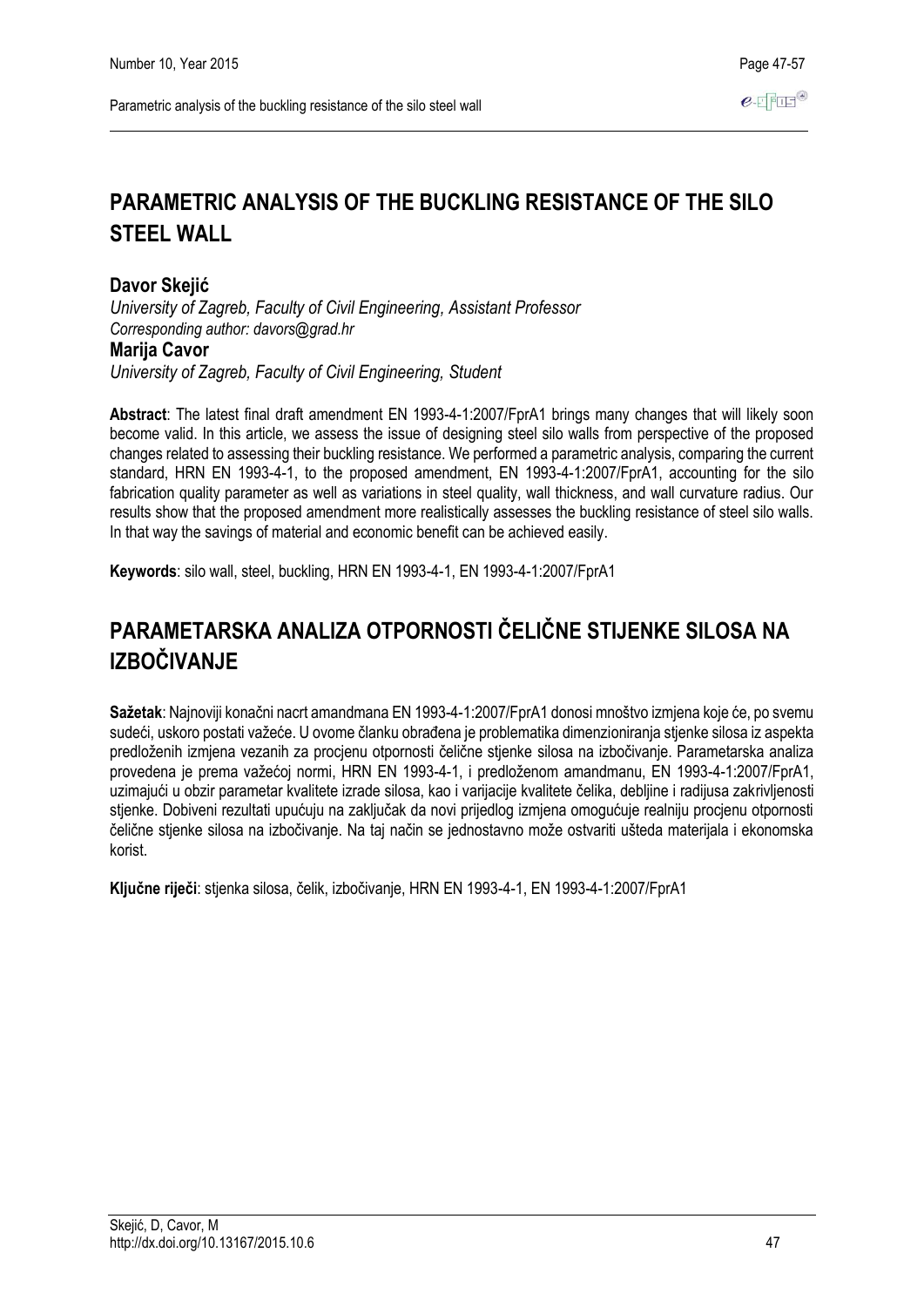# **1 GENERAL ASPECTS OF SILO DESIGN**

The standards HRN EN 1993-4-1 [1] and HRN EN 1993-1-6 [2] discuss the issue of silo design and give designers a relatively simple calculation of silo element resistances using simplified numerical expressions. HRN EN 1993-4- 1 [1] gives design guidance for silo structures and provides calculation rules that complement the general rules of HRN EN 1993-1-1 [3].

Part 4-1 of HRN EN 1993 [1] provides principles and application rules for the structural design of steel silos with circular or rectangular plan-forms, either free-standing or supported. However, this part of the standard only discusses the resistance and stability of the steel silos; it does not cover the following:

- fire resistance
- silos with internal structural subdivisions
- silos with capacities of less than 10 tons cases where special measures are necessary to limit the consequences of accidents

HRN EN 1993-4-1 [1] groups designs into three consequence classes: 1, 2, and 3, as shown in Table 1. These classes have different requirements in order to produce designs with essentially equal risk in design assessment by considering the expense and procedures necessary to reduce the risk of failure for various structures. A higher class means stricter design requirements. Table 2 gives the recommended values for the class boundaries.

The methods of designing a silo structure depend on the consequence class as follows:

• Consequence Class 3

The internal forces and moments should be determined using a validated numerical analysis (finite element shell analysis) as defined in HRN EN 1993-1-6 [2]. Plastic collapse strengths under primary stress states may be used in relation to the plastic limit state as defined in HRN EN 1993-1-6 [2].

- Consequence Class 2
- For axisymmetric actions and support, one of the two following alternative analyses may be used:
	- Membrane theory may be used to determine the primary stresses. The bending theory elastic expressions may be used to describe all local bending effects.
	- A validated numerical analysis (e.g., finite element shell analysis) may be used, as defined in HRN EN 1993-1-6 [2].

Note: When the design loading from stored solids cannot be treated as axisymmetric, a validated numerical analysis should be used.

• Consequence Class 1

Membrane theory may be used to determine the primary stresses, with factors and simplified expressions to describe local bending effects and asymmetrical actions.

| Consequence Class   | Design situations                                                                                                                                                                                                                                                                                                                                                                                                             |
|---------------------|-------------------------------------------------------------------------------------------------------------------------------------------------------------------------------------------------------------------------------------------------------------------------------------------------------------------------------------------------------------------------------------------------------------------------------|
| Consequence Class 3 | Silos supported by the ground or on a complete skirt extending to the ground with<br>a capacity greater than W <sub>3a</sub> tons.<br>Discretely supported silos with a capacity greater than W <sub>3b</sub> tons.<br>Silos with a capacity greater than $W_{3c}$ tons in which any of the following design<br>situations may occur:<br>eccentric discharge<br>a)<br>local patch loading<br>b)<br>asymmetrical filling<br>C) |
| Consequence Class 2 | All silos covered by HRN EN 1993-4-1 [1] and not placed in any other class.                                                                                                                                                                                                                                                                                                                                                   |
| Consequence Class 1 | Silos with a capacity of $W_{1a}$ to $W_{1b}$ tons.                                                                                                                                                                                                                                                                                                                                                                           |

These consequences classes, defined in terms of silo size and operation, are not technically or economically justified. In particular, according to HRN EN 1090-2 [4], Consequence Class 3 leads to the execution class EXC3, usually specified for buildings with more than 15 floors, bridges, and crane tracks. For this execution class, reaming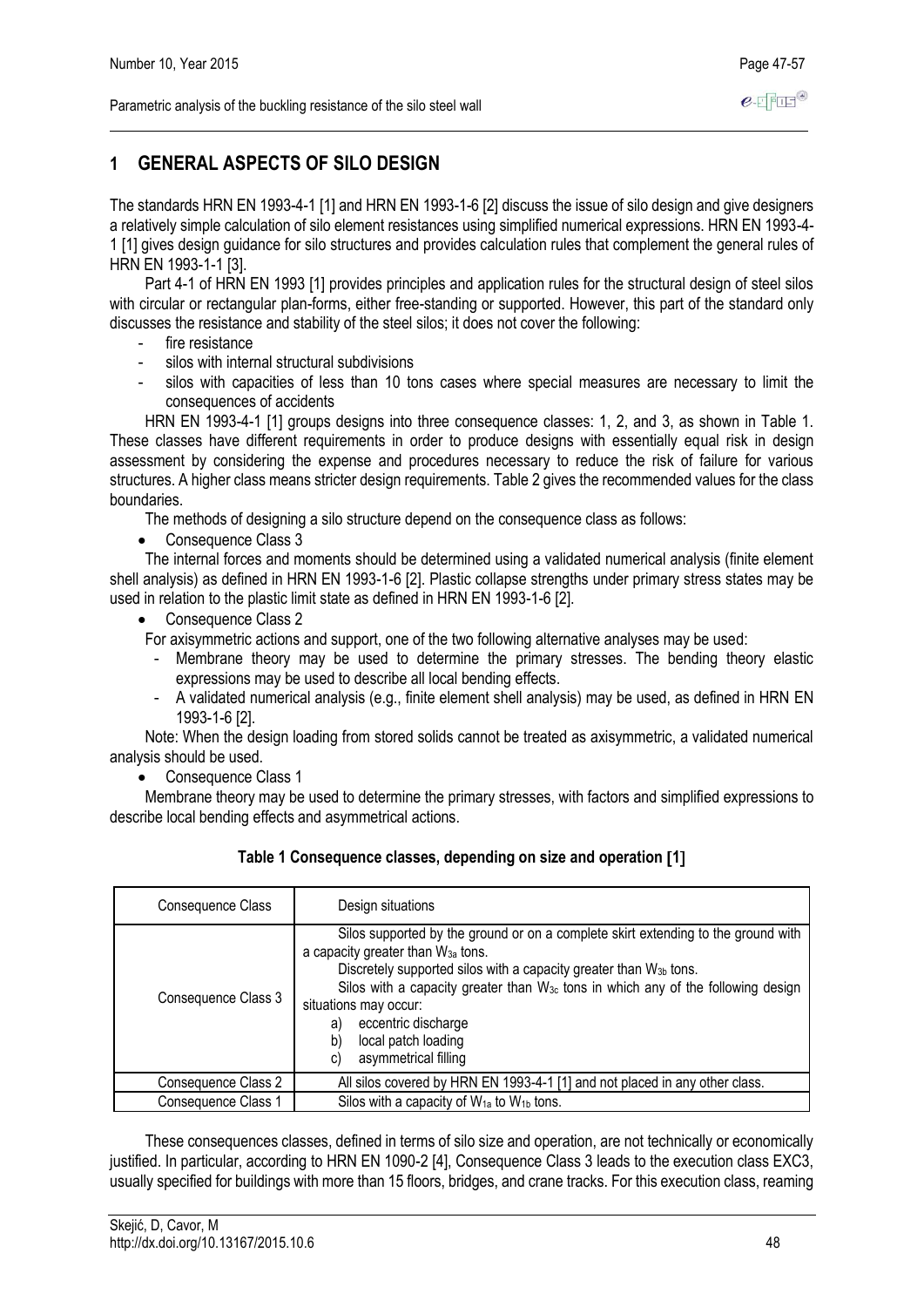of the holes for bolts is necessary, and this is extremely harmful to competitivity. Thus, the latest final draft amendment (EN 1993-4-1: 2007/FprA1 [5]) proposes three consequence classes which are, in accordance with HRN EN 1990 [6] and HRN EN 1090-2 [4], defined in terms of the predictable consequences of failure or collapse, whether caused by human, financial, or environmental factors.

| Class boundary | Recommended value [tons] |
|----------------|--------------------------|
| $W_{3a}$       | 5000                     |
| $W_{3b}$       | 1000                     |
| $W_{3c}$       | 200                      |
| $W_{1b}$       | 100                      |
| $W_{1a}$       | 10                       |

## **Table 2 Recommended values for class boundaries 1**

# **2 DESIGN OF CYLINDRICAL SILO WALLS**

In addition to checking the global stability and static equilibrium of the whole silo structure, the cylindrical steel silo wall should be checked for the following design situations under the ultimate limit states defined in HRN EN 1993- 1-6 [2]. The ultimate limit states are briefly described as follows (for silos in Consequence Class 1, the cyclic plasticity and fatigue Iimit states may be ignored):

## **LS1: Plastic limit**

The plastic limit should be taken as the condition in which the structure's capacity to resist actions on it is exhausted because of material yielding. The resistance offered by the structure at the plastic limit state may be derived as the plastic collapse load obtained from the mechanism based on small displacement theory.

## **LS2: Cyclic plasticity**

The limit state of cyclic plasticity should be taken as a condition in which the repeated cycles of loading and unloading produce yielding in tension and in compression at the same point, causing plastic work to be repeatedly applied to the structure. This eventually leads to local cracking because the energy absorption capacity of the material becomes exhausted.

## **LS3: Buckling**

The limit state of buckling should be taken as the condition in which all or part of the structure suddenly develops large displacements normal to the silo wall (shell) surface. This can be caused by loss of stability under the compressive membrane or by shear membrane stresses in the silo wall; these lead to the inability to sustain any increase in the stress resultants, possibly causing total collapse. Thus, all relevant combinations of actions causing compressive membrane or shear membrane stresses in the silo wall must be accounted for.

## **LS4: Fatigue**

The limit state of fatigue should be taken as the condition in which there are repeated cycles of increasing and decreasing stress that cause fatigue cracks.

# **2.1 Buckling under axial compression**

Buckling under axial compression is one of many checks required under LS3: Buckling. Under axial compression, the design resistance must be determined at every point in the silo wall using the prescribed fabrication tolerance quality of construction, the intensity of the guaranteed co-existent internal pressure, *p*, and the circumferential uniformity of the compressive stress. In buckling-related calculations, the compressive membrane forces should be treated as positive to avoid the widespread use of negative numbers. The prescribed fabrication tolerance quality of the construction should be met as described in Table 3.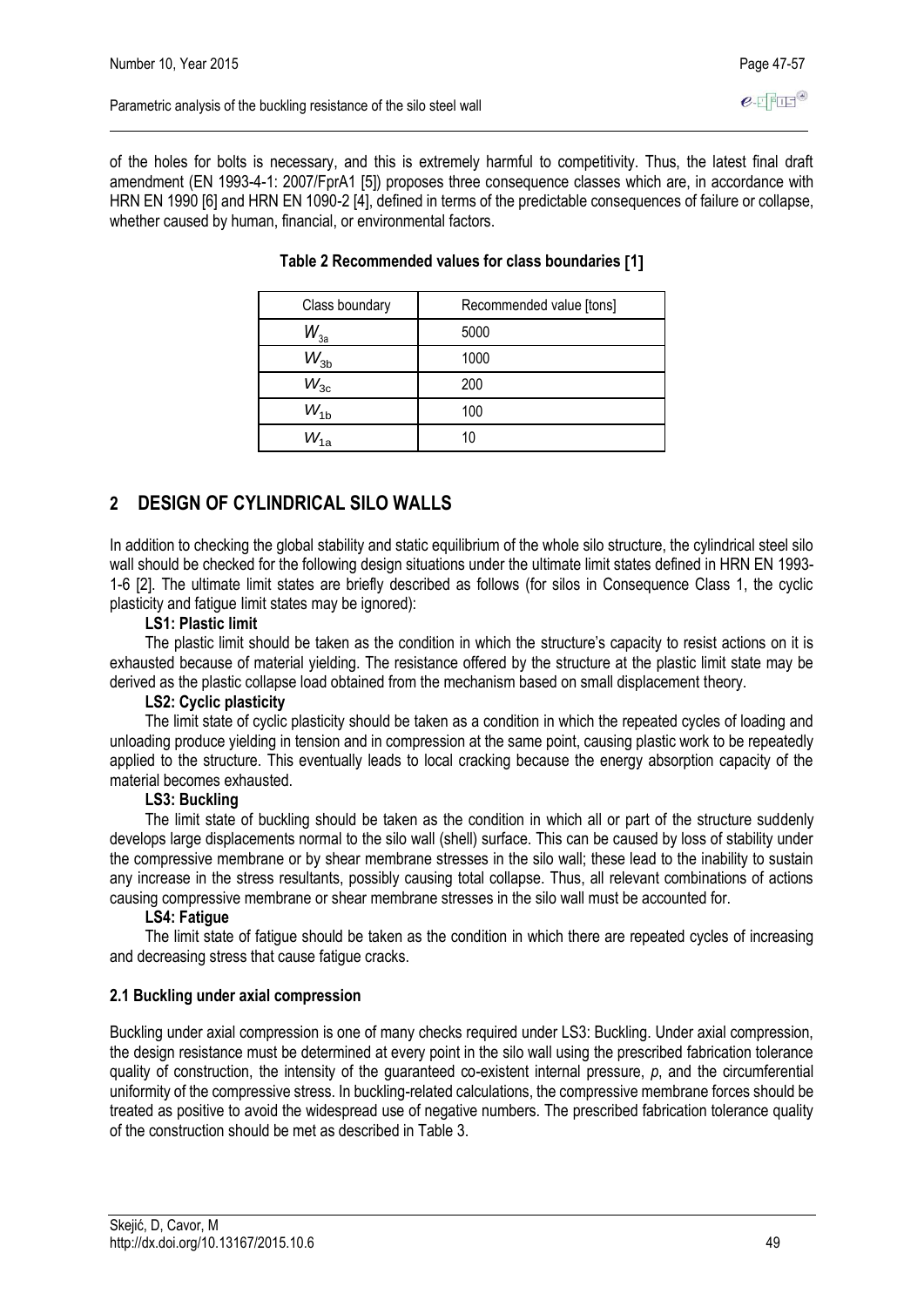| Fabrication tolerance quality of construction | Quality parameter, Q | Reliability class restrictions                                                     |
|-----------------------------------------------|----------------------|------------------------------------------------------------------------------------|
| Normal                                        | 16                   | Compulsory when the silo is designed<br>according to Consequence Class 1 rules     |
| High                                          | 25                   |                                                                                    |
| Excellent                                     | 40                   | Only permitted when the silo is designed<br>according to Consequence Class 3 rules |

**Table 3 Fabrication tolerance quality classes [1]**

HRN EN 1993-4-1 [1] provides a set of parameters and expressions for calculating the silo wall resistance against buckling under axial compression. The most recent proposals, according to final draft amendment EN 1993- 4-1:2007/FprA1 [5], for changing the expression used to calculate the silo wall resistance against buckling are presented later. This final draft amendment, [5], was approved at the European level at the end of January 2015. It is currently in the process of ratification, and it is expected that the member states of CEN (as well as Croatia) will announce it officially by the end of April 2016.

#### *2.1.1 Unpressurised elastic imperfection reduction factor*

The unpressurised elastic imperfection reduction factor,  $\alpha_{\rm 0}$ , according to the current standard HRN EN 1993-4-1 [1] should be found as:

$$
\alpha_0 = \frac{0.62}{1 + 1.91 \cdot \psi \cdot (\Delta w_{\rm ok}/t)^{1.44}}
$$
(1)

where:

 $\psi$  – the stress non-uniformity parameter ( $\psi$  = 1,0 for circumferentially uniform compression), ∆w<sub>ok</sub> – the representative imperfection amplitude, determined as shown in [1]:

$$
\Delta w_{\rm ok} = \frac{t}{Q} \cdot \sqrt{\frac{r}{t}} \tag{2}
$$

where:

*t* - the wall thickness

*Q -* the quality parameter

*r -* is the wall radius.

The proposed changes in EN 1993-4-1:2007/FprA1 [5] include a modified expression for determining the unpressurised elastic imperfection reduction factor:

$$
\alpha_0 = \frac{0.83}{1 + 2.2 \cdot \psi \cdot (\Delta w_{\text{ok}} / t)^{0.88}}
$$
(3)

## *2.1.2 Plastic pressurized imperfection reduction factor*

The plastic pressurised imperfection factor,  $\alpha_{\rm pp}$  , should be based on the largest local internal pressure at the point being assessed and coexistent with the axial compression [1]: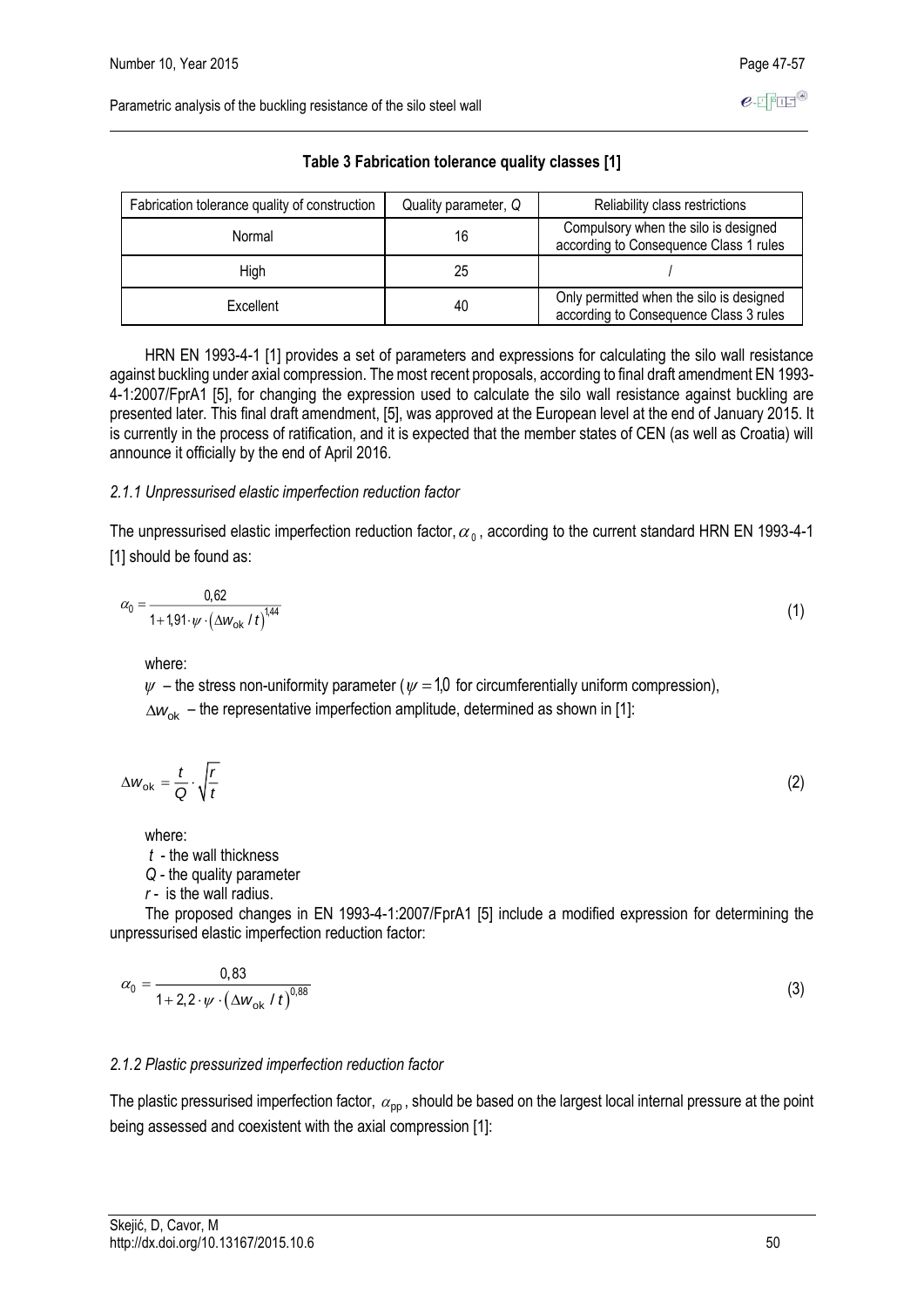$$
e\in\overline{\mathrm{Fib}}^\circledast
$$

$$
\alpha_{\rm pp} = \left\{ 1 - \left( \frac{\overline{\rho_{\rm g}}}{\overline{\lambda_{\rm x}}} \right)^2 \left| \left[ 1 - \frac{1}{1, 12 + s^{3/2}} \right] \left[ \frac{s^2 + 1, 21 \overline{\lambda_{\rm x}}^2}{s(s+1)} \right] \right. \tag{4}
$$

where:

$$
p_g
$$
 – the highest design value of local internal pressure;  $\overline{p_g} = \frac{p_g \cdot r}{t \cdot \sigma_{x, \text{ Rcr}}}$ ,  

$$
\overline{\lambda_x}
$$
 – the relative slenders of the shell, determined as  $\overline{\lambda_x}^2 = \frac{f_y}{\sigma_{x, \text{ Rcr}}}$ . The parameter *s* is defined as:  

$$
s = \left(\frac{1}{400}\right) \cdot \left(\frac{r}{t}\right).
$$

The proposed changes in EN 1993-4-1:2007/FprA1 [5] include a revised formula for determining the plastic pressurised imperfection reduction factor:

$$
\alpha_{\rm pp} = \left\{ 1 - \left( \frac{\overline{\rho_g}}{\overline{\lambda_x}^2} \right) \middle| \left[ 1 - \frac{1}{1, 12 + s^{3/2}} \right] \left[ \frac{s^2 + 1, 21 \overline{\lambda_x}^2}{s(s+1)} \right] \right\} \tag{5}
$$

#### *2.1.3 Buckling reduction factor*

The buckling reduction factor,  $\chi_{\mathsf{x}}$ , should be determined as a function of the relative slenderness of the silo wall,  $\lambda_{\mathsf{x}}$  , from [1]:

 $\chi_{\rm x} = 1,0$ when  $\lambda_{\mathsf{x}} \leq \lambda_{\mathsf{0}}$ ,  $(6)$ 

$$
\chi_{\mathbf{x}} = 1, 0 - \beta \cdot \left(\frac{\overline{\lambda}_{\mathbf{x}} - \overline{\lambda}_{0}}{\overline{\lambda}_{\mathbf{p}} - \overline{\lambda}_{0}}\right)^{\eta} \qquad \text{when} \qquad \overline{\lambda}_{0} < \overline{\lambda}_{\mathbf{x}} < \overline{\lambda}_{\mathbf{p}} , \qquad (7)
$$

$$
\chi_{\mathsf{x}} = \frac{\alpha}{\overline{\lambda}_{\mathsf{x}}^2} \qquad \qquad \text{when} \qquad \overline{\lambda}_{\mathsf{p}} \leq \overline{\lambda}_{\mathsf{x}} \,, \tag{8}
$$

where  $\beta$  and  $\,\eta\,$  may be determined by the national annex. The current Croatian national annex [7] adopts  $\,\beta$   $=$   $0.6$ and  $\eta$  = 1.0, the recommended values from [1]. However, note that EN 1993-4-1:2007/FprA1 [5] recommends that these factors should be calculated as  $\beta = 1 - \frac{6}{1 + 1, 2 \cdot (\Delta w_{ok} / t)}$ + 1, 2  $\cdot$  (  $\Delta w_{\rm ok}$  $\frac{6,00}{2 \cdot (\Delta w_{\rm ok}/t)}$  $1-\frac{0.95}{1+1.2\cdot(\Delta w_{\rm ok}/t)}$  and  $\eta=\frac{5.4}{1+4.6\cdot(\Delta w_{\rm ok}/t)}$  $\frac{6}{6}$   $\frac{6}{4}$   $\frac{6}{4}$   $\frac{6}{4}$ 5.4  $\frac{9}{1+4.6\cdot(\Delta W_{\rm sh}/t)}$ .

# **3 COMPARISON OF THE CURRENT AND PROPOSED EXPRESSIONS FOR CALCULATING THE CYLINDRICAL SILO WALL BUCKLING RESISTANCE**

#### **3.1 Numerical example**

Figure 1 shows a model of cylindrical silos, used to compare the cylindrical silo wall buckling resistances. The same silo configuration is analysed in detail in [8]. In this model, the silo wall has the thickness *t* = 14 mm and the radius  $r = 3000$  mm, and it is made of steel quality S 355.

The calculations are performed for the quality parameter *Q* = 25 and in accordance with the current standard HRN EN 1993-4-1 [1] and with new proposals for certain parameters related to verifying silo wall buckling [5].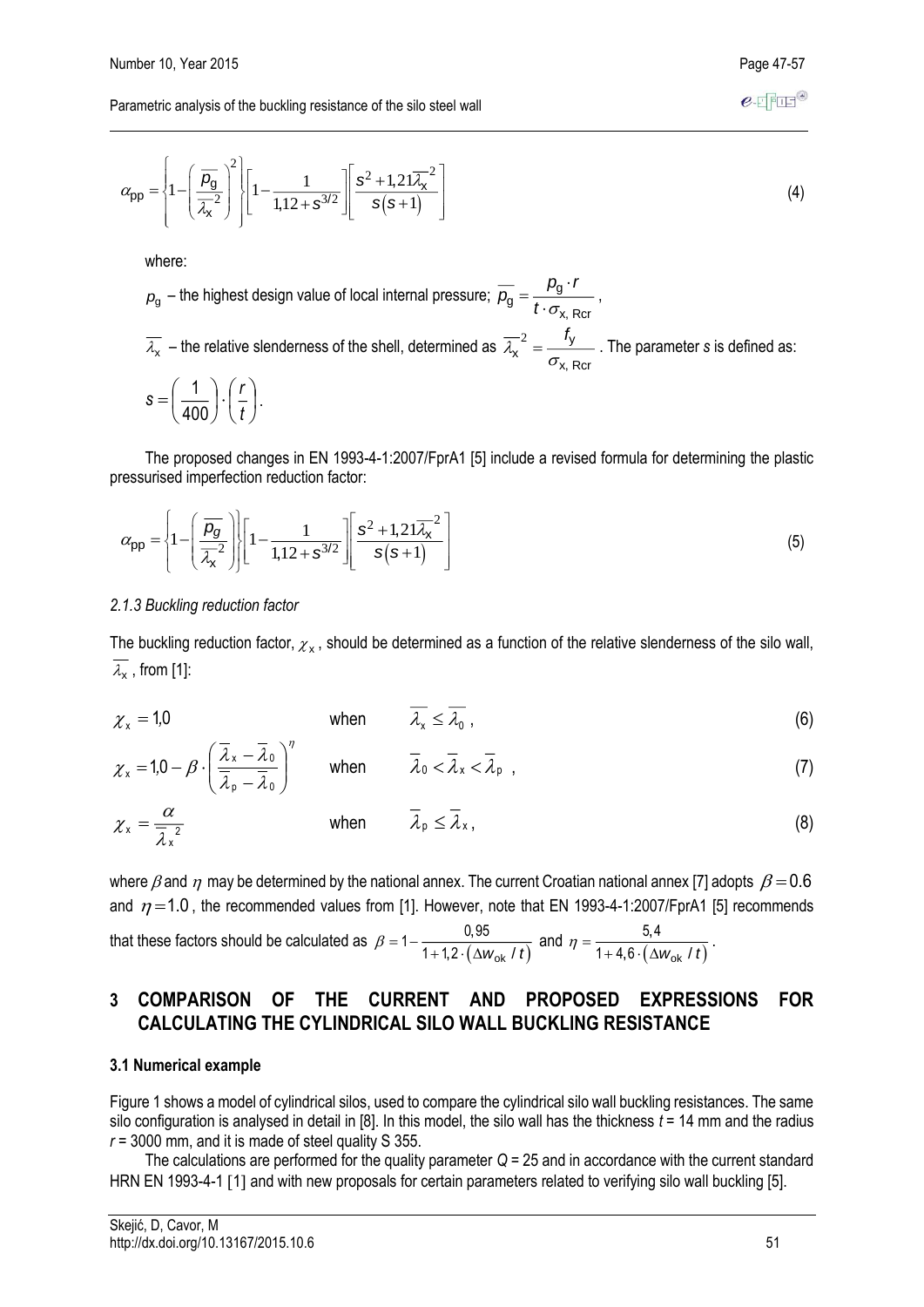

**Figure 1 3D model of the cylindrical silo battery [8]**

#### *3.1.1 Buckling under axial compression according to current standard 1*

The elastic critical buckling stress of the isotropic wall is calculated from Eq. (1):

$$
\sigma_{x, \text{Rcr}} = \frac{E}{\sqrt{3 \cdot (1 - v^2)}} \cdot \frac{t}{r} = 0,605 \cdot E \cdot \frac{t}{r} = 0,605 \cdot 210000 \cdot \frac{14}{3000} = 593 \text{ N/mm}^2
$$

The representative imperfection amplitude,  $\Delta w_{\rm ok}$  , is determined from Eq. (2) as follows:

$$
\Delta w_{\rm ok} = \frac{0.014}{25} \cdot \sqrt{\frac{3.0}{0.014}} = 8.20 \cdot 10^{-3} \ m
$$

. The unpressurised elastic imperfection reduction factor is determined from Eq. (3):

$$
\alpha_0 = \frac{0.62}{1 + 1.91 \cdot 1.0 \cdot \left(\frac{8.20 \cdot 10^{-3}}{0.014}\right)^{1.44}} = 0.329
$$

. The elastic pressurised imperfection factor is calculated with the minimum reliable design value of the local internal pressure  $p_{\mathcal{S}} = \frac{1}{t \cdot \sigma}$ .  $=\frac{rS}{1} = \frac{0.0330 \cdot 3000}{1} =$  $\cdot \circ_{\mathsf{x}, \; \mathsf{Rcr}}$  is  $\cdot$  $\frac{0,0558\cdot 3000}{14\cdot 593}$  = 0,020 ( $\rho_{s}$  is taken from the analysis described in [8]), according  $\overline{p}_{s} = \frac{p_{s} \cdot r}{t \cdot \sigma_{x} R}$ 

to the following equation [1]:

$$
\alpha_{\text{pe}} = \alpha_0 + (1 - \alpha_0) \cdot \left( \frac{\overline{p_s}}{\overline{p_s} + \frac{0.3}{\sqrt{\alpha_0}}} \right) = 0.329 + (1 - 0.329) \cdot \left( \frac{0.020}{0.020 + \frac{0.3}{\sqrt{0.329}}} \right) = 0.354
$$

The plastic pressurised imperfection reduction factor,  $\alpha_{\rm pp}$ , depends on the largest local internal pressure at the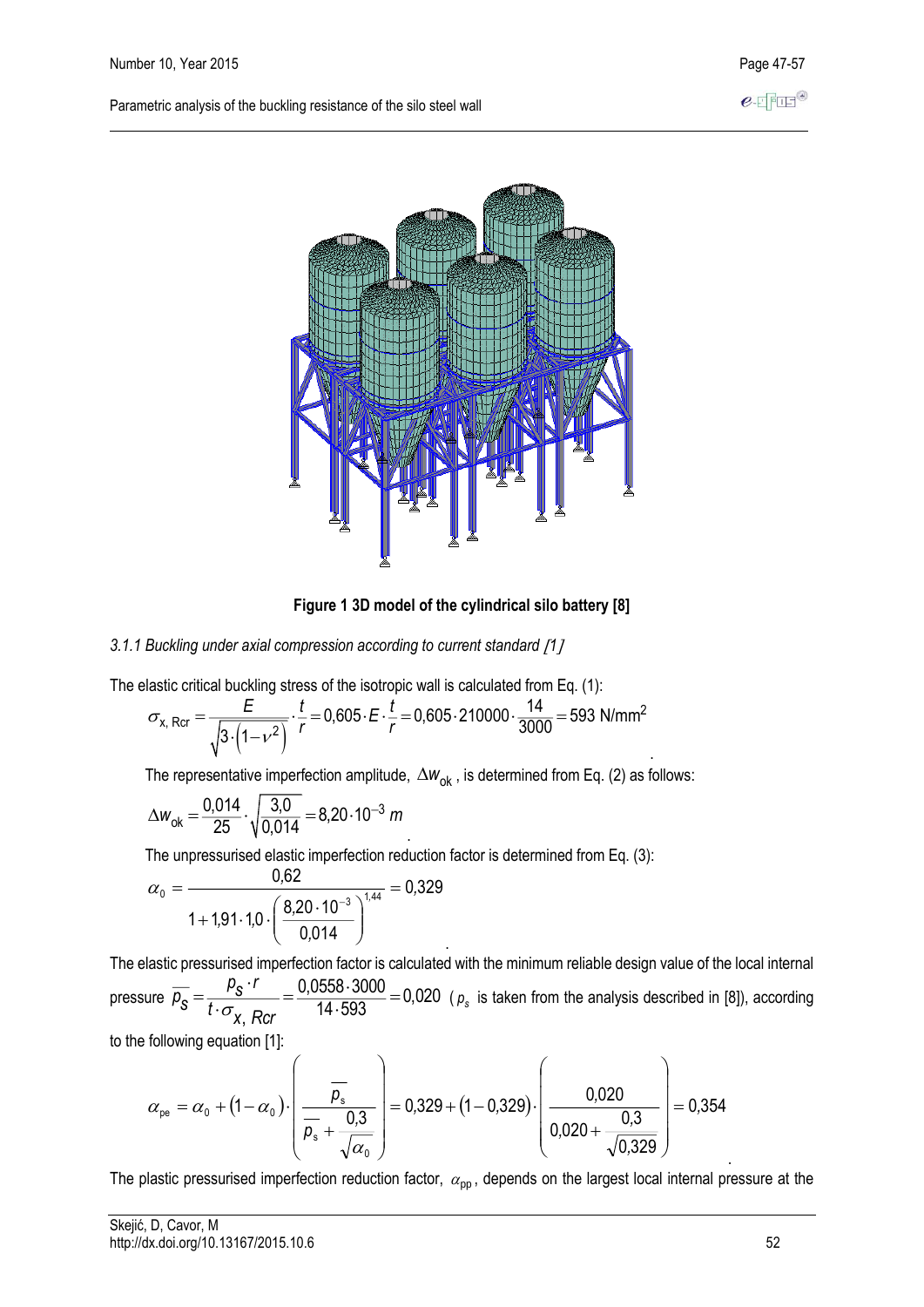point being assessed, and coexistent with the axial compression [1]:

$$
\alpha_{\rm pp} = \left\{ 1 - \left( \frac{\overline{\rho}_{\rm g}}{\overline{\lambda}_{\rm x}} \right)^2 \right\} \left[ 1 - \frac{1}{1, 12 + s^{3/2}} \right] \left[ \frac{s^2 + 1, 21 \overline{\lambda}_{\rm x}}{s(s+1)} \right], \text{ where:}
$$
\n
$$
\overline{\rho}_{\rm g} = \frac{\rho_{\rm g}}{\sigma_{\rm x, Rcr}} \cdot \frac{r}{t} = \frac{0,0585}{593} \cdot \frac{3000}{14} = 0,021 \text{ ($\rho_{\rm g}$ is taken from the analysis described in [8]) and}
$$

$$
s = \left(\frac{1}{400}\right) \cdot \left(\frac{r}{t}\right) = \frac{1}{400} \cdot \frac{3000}{14} = 0,536 \text{ and } \overline{\lambda_x}^2 = \frac{f_y}{\sigma_{x,R_\alpha}} = \frac{355}{593} = 0,599.
$$

Therefore, the plastic pressurised imperfection factor according to [1] is given as:

$$
\alpha_{\text{pp}} = \left\{1 - \left(\frac{0.021}{0.599}\right)^2\right\} \cdot \left[1 - \frac{1}{1.12 + 0.536^{3/2}}\right] \cdot \left[\frac{0.536^2 + 1.21 \cdot 0.599}{0.536 \cdot (0.536 + 1)}\right] = 0.418.
$$

The buckling reduction factor,  $\chi_{\mathsf{x}}$ , is determined as a function of the relative slenderness of the silo wall(s),  $\lambda_{\mathsf{x}}^{\phantom{\dag}}$  [1]:

$$
\lambda_{x} = \sqrt{\frac{f_{y}}{\sigma_{xR_{\alpha}}}} = \sqrt{\frac{355}{593}} = 0.774, \quad \lambda_{p} = \sqrt{\frac{\alpha}{1-\beta}} = \sqrt{\frac{0.418}{1-0.6}} = 1.022, \quad \beta = 0.6 \text{ and } \eta = 1.022.
$$

$$
\chi_{x} = 1.0 - 0.6 \cdot \left(\frac{0.774 - 0.2}{1.022 - 0.2}\right)^{1.0} = 0.581.
$$

Accounting for the plastic imperfections, the design buckling stress [1] becomes:

$$
\sigma_{xR_d} = \chi_x \cdot \frac{f_y}{\gamma_{M1}} = 0.581 \cdot \frac{355}{1,1} = 188 \text{ N/mm}^2.
$$

## *3.1.2 Buckling under axial compression according to the latest proposals 5*

From the calculated representative imperfection amplitude,  $\Delta w_{ok}$ , and the elastic critical buckling stress of the isotropic silo wall,  $\sigma_{\rm x,~Rcr}$  , the unpressurised elastic imperfection reduction factor is determined, according to [5], with Eq. (3):

$$
\alpha_0 = \frac{0.83}{1 + 12.2 \cdot 1.0 \cdot \left(\frac{8.20 \cdot 10^{-3}}{0.014}\right)^{0.88}} = 0.350
$$

The elastic pressurised imperfection factor is based on the minimum reliable design value of the local internal pressure  $p_{\rm s} =$  0,020 [5]:

.

$$
\alpha_{\text{pe}} = \alpha_0 + (1 - \alpha_0) \cdot \left( \frac{\overline{p_s}}{\overline{p_s} + \frac{0.3}{\sqrt{\alpha_0}}} \right) = 0.350 + (1 - 0.350) \cdot \left( \frac{0.020}{0.020 + \frac{0.3}{\sqrt{0.350}}} \right) = 0.375
$$

The plastic pressurised imperfection factor,  $\alpha_{_{\sf pp}}$ , depends on the highest local internal pressure at the point being assessed, and coexistent with the axial compression [5]: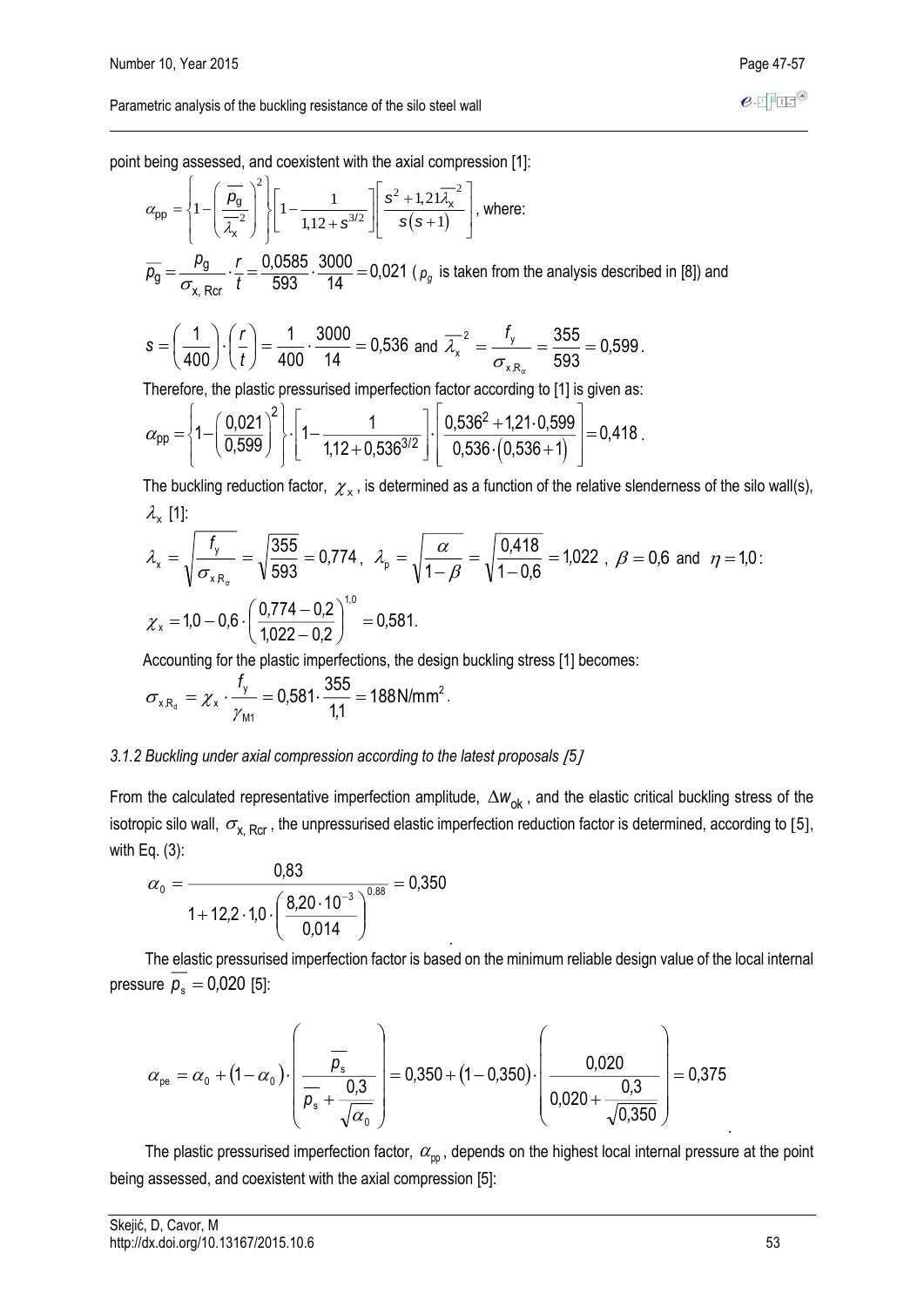$$
\alpha_{\text{pp}} = \left\{ 1 - \left( \frac{\overline{\rho_g}}{\overline{\lambda_x^2}} \right) \right\} \left[ 1 - \frac{1}{1.12 + s^{3/2}} \right] \left[ \frac{s^2 + 1.21 \overline{\lambda_x^2}}{s(s+1)} \right]
$$
\nwhere:  
\n
$$
\overline{\rho_g} = \frac{\rho_g}{\sigma_{xR_g}} \cdot \frac{r}{t} = \frac{0.0585}{593} \cdot \frac{3000}{14} = 0.021, \quad s = \left( \frac{1}{400} \right) \cdot \left( \frac{r}{t} \right) = \frac{1}{400} \cdot \frac{3000}{14} = 0.536 \text{ , and}
$$
\n
$$
\overline{\lambda_x^2} = \frac{f_y}{\sigma_{xR_g}} = \frac{355}{593} = 0.599.
$$

Therefore, the plastic pressurised imperfection factor according to [1] is given as:

$$
\alpha_{\text{pp}} = \left\{1 - \left(\frac{0.021}{0.599}\right)\right\} \cdot \left[1 - \frac{1}{1.12 + 0.536^{\frac{3}{2}}}\right] \cdot \left[\frac{0.536^2 + 1.21 \cdot 0.599}{0.536 \cdot (0.536 + 1)}\right] = 0.402
$$

Finally, according to [5], the buckling reduction factor  $\chi_{\rm x}$  is determined as a function of the relative slenderness of the silo wall,  $\lambda_{\mathbf{x}}$  [1]:

$$
\beta = 1 - \frac{0.95}{1 + 1.2 \cdot (w_{ok} / t)} = 1 - \frac{0.95}{1 + 1.2 \cdot \left(\frac{8.20 \cdot 10^{-3}}{0.014}\right)} = 0.442,
$$
\n
$$
\eta = \frac{5.4}{1 + 4.6 \cdot (w_{ok} / t)} = \frac{5.4}{1 + 4.6 \cdot \left(\frac{8.20 \cdot 10^{-3}}{0.014}\right)} = 1.462,
$$
\n
$$
\lambda_x = \sqrt{\frac{f_y}{\sigma_{xR_{\sigma}}}} = \sqrt{\frac{355}{593}} = 0.774 \text{ and } \lambda_p = \sqrt{\frac{\alpha}{1 - \beta}} = \sqrt{\frac{0.402}{1 - 0.442}} = 0.849,
$$
\n
$$
\chi_x = 1.0 - 0.442 \cdot \left(\frac{0.774 - 0.2}{0.849 - 0.2}\right)^{1.462} = 0.631.
$$

By accounting for the plastic imperfections design buckling stress according to [5]:

$$
\sigma_{xR_d} = \chi_x \cdot \frac{f_y}{\gamma_{M1}} = 0.631 \cdot \frac{355}{1,1} = 204 \text{ N/mm}^2.
$$

#### *3.1.3 Discussion*

The new final draft amendment of HRN EN 1993-4-1 [1] gives a 9 % higher silo wall buckling resistance than does the current standard, as shown in Table 4. However, to draw more general conclusions, we also performed a parametric analysis, presented as follows.

| Table 4 Comparison of results from the current standard and proposed amendment |  |  |
|--------------------------------------------------------------------------------|--|--|
|--------------------------------------------------------------------------------|--|--|

| Standard                   | $\sigma_{\text{x,Rd}}$ [N/mm <sup>2</sup> ] |  |  |
|----------------------------|---------------------------------------------|--|--|
| HRN EN 1993-4-1 [1]        | 188                                         |  |  |
| EN 1993-4-1:2007/FprA1 [5] | 204                                         |  |  |
| 51                         | 1.09                                        |  |  |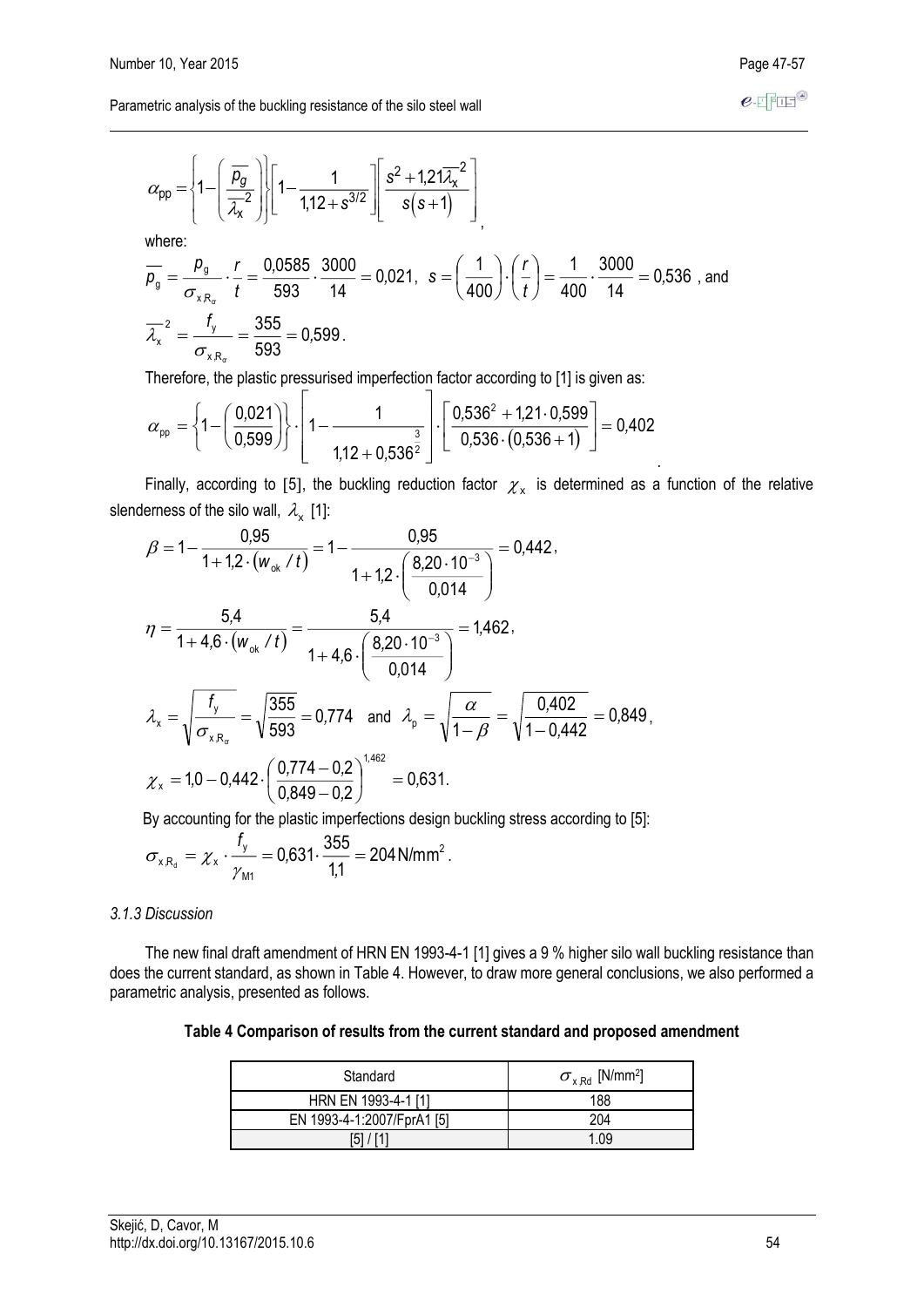The following sets of parameters are included in the parametric analysis: the steel quality, the wall thickness *t*, the wall curvature radius *r*, and the quality parameter *Q*. The steel used in the analysis has the following qualities: S 235, S 275, S 355, and S 460. The wall thickness is 4–20 mm, while the effect of the curvature radius is considered for three cases:  $r = 2$  m,  $r = 3$  m, and  $r = 4$  m. We also account for all quality parameters given in [1] ( $Q = 16, 25,$ and 40).

# *3.2.1 Effect of steel quality*



Figure 2 shows how the steel quality affects the silo wall buckling resistance, according to [1] and [5].



The proposed amendment [5] gives (max. 13%) lower resistances until the wall thickness exceeds ~8 mm, after which it gives higher values. At a wall thickness of 20 mm, the proposed amendment gives a resistance 12% (for S235 and S275) to 13% (for S355 and S460) higher than the one calculated according to the current standard [1].

# *3.2.2 Effect of silo wall curvature radius*

Figure 3 shows how the wall curvature radius affects the silo wall buckling resistance according to [1] and [5]. The proposed amendment [5] gives (max. 12%) lower resistances until the wall thickness exceeds ~6 mm for *r* = 2 m, ~8 mm for *r* = 3 m, and ~10 mm for *r* = 4 m, after which it gives higher values. At a wall thickness of 20 mm, the proposed amendment gives a resistance 10% (for *r* = 4 m) to 16% (for *r* = 2 m) higher than that given by the current standard [1].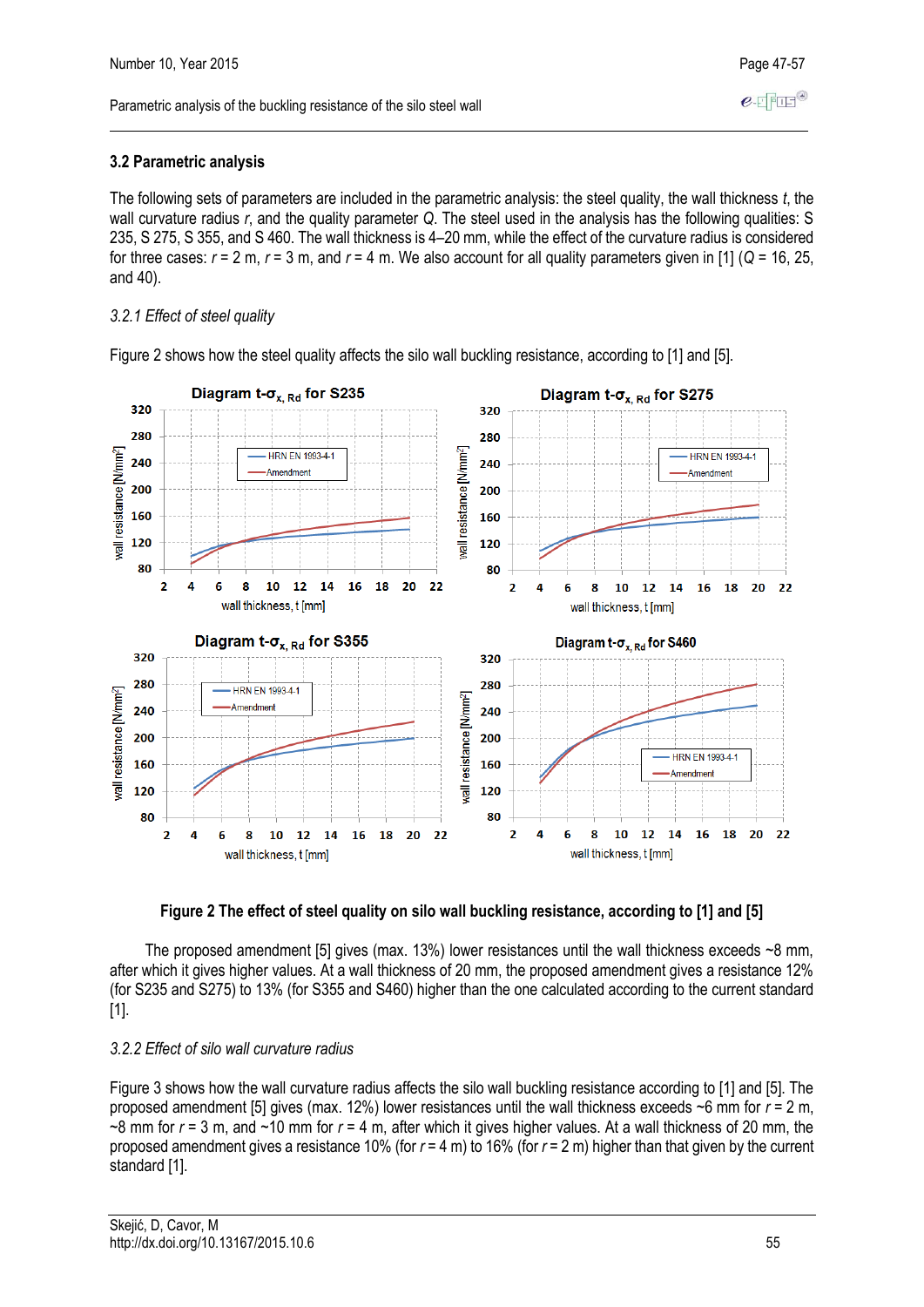$e$ -FFFF<sup>®</sup>

Parametric analysis of the buckling resistance of the silo steel wall



**Figure 3 The effect of curvature radius on silo wall buckling resistance, according to [1] and [5]**

## *3.2.3 Effect of quality parameter Q*

Figure 4 shows how the silo quality parameter affected the silo wall buckling resistance according to [1] and [5]. The proposed amendment [5] gives (max. 16%) lower resistances until the wall thickness exceeds ~14 mm for *Q* = 16, ~8 mm for *Q* = 25, and ~6 mm for *Q* = 40, after which it begins to give higher values. At a wall thickness of 20 mm, the proposed amendment gives a resistance 4% (for *Q* = 16) to 19% (for *Q* = 40) higher than that given by the current standard [1].<br>Diagram t- $\sigma_{x, Rd}$  for Q=16



**Figure 4 The effect of quality parameter on the silo wall resistance to buckling, according to [1] and [5]**